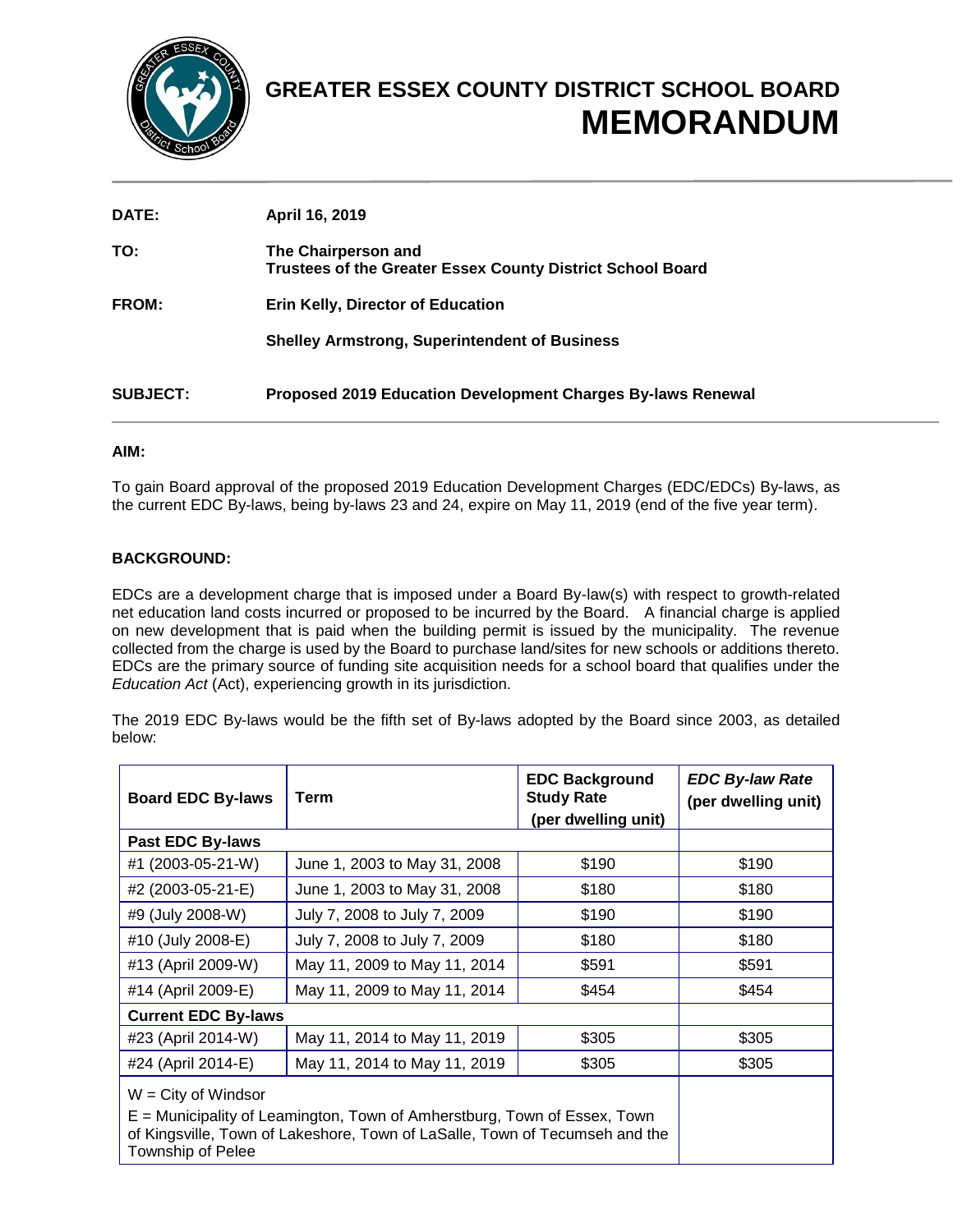In order to qualify for EDC By-laws to impose the EDC charges, the Board must meet one of the several conditions pursuant to Ontario Regulation 20/98 (Regulation), as amended of the Act. The Board currently has outstanding EDC financial obligations within their EDC reserve funds, based on having in-force EDC by-laws, thus qualifying for eligibility to charge EDCs.

The Board engaged Jack Ammendolia of Watson & Associates Economists Ltd. for the 2019 EDC Review Process, as required under the Act.

The EDC documents were provided to the Ministry of Education in order to provide them with sufficient time to review the document and provide approval prior to the enactment of the proposed by-laws. The Board originally anticipated receiving Ministry of Education approval on or before April 16, 2019. However, based on recent conversations with the Ministry's office, it is the Board's understanding that Ministry approval could be delayed.

Two statutory public meetings were held on April 2, 2019 to solicit public input. Comments received through the public consultation process are included in appendices 1 and 2. All comments have been considered by Administration in the recommendations put forward in this memorandum.

All EDC information has been posted on the Board's EDC webpage at the following link: <https://www.publicboard.ca/Board/Budget-Finance/Pages/Education-Development-Charges.aspx>

As a result of the provincial phase-in of the EDC rates with recent amendments to the Regulation of the Act, the Board's existing EDC rates can now be increased by the greater of \$300 or by 5% of the existing rate, year after year until the proposed EDC rate is achieved. The table below provides the initial proposed phase-in rates for the five years of the two proposed by-laws.

|                                                                             | <b>EXISTING</b><br><b>EDC RATES</b> | Year 1<br>2019 | Year 2<br>2020 | Year 3<br>2021 | Year 4<br>2022 | Year 5<br>2023 | <b>PROPOSED</b><br><b>EDC RATES</b> |
|-----------------------------------------------------------------------------|-------------------------------------|----------------|----------------|----------------|----------------|----------------|-------------------------------------|
| <b>GECDSB CITY OF</b><br><b>WINDSOR EDC BY-</b><br>LAW                      | \$305                               | \$605          | \$905          | \$1,205        | \$1,455        | \$1,455        | \$1,455                             |
| <b>GECDSB COUNTY OF</b><br><b>ESSEX/TOWNSHIP</b><br>OF PELEE EDC BY-<br>LAW | \$305                               | \$605          | \$682          | \$682          | \$682          | \$682          | \$682                               |

The two proposed EDC by-laws are included in appendices 3 and 4.

### **RECOMMENDATION:**

**THAT THE BOARD CONFIRMS THAT AN ADDITIONAL STATUTORY PUBLIC MEETING IS NOT REQUIRED PRIOR TO THE ENACTMENT OF THE EDUCATION DEVELOPMENT CHARGE BY-LAWS, IN ACCORDANCE WITH SECTION 257.63(3) OF THE EDUCATION ACT;**

**AND THAT THE BOARD ENACT AN EDUCATION DEVELOPMENT CHARGE BY-LAW, FOR THE CITY OF WINDSOR, AS ATTACHED IN APPENDIX 3 OF THIS MEMORANDUM;**

**AND FURTHER THAT THE BOARD ENACT AN EDUCATION DEVELOPMENT CHARGE BY-LAW, FOR THE COUNTY OF ESSEX/TOWSHIP OF PELEE, AS ATTACHED IN APPENDIX 4 OF THIS MEMORANDUM.**